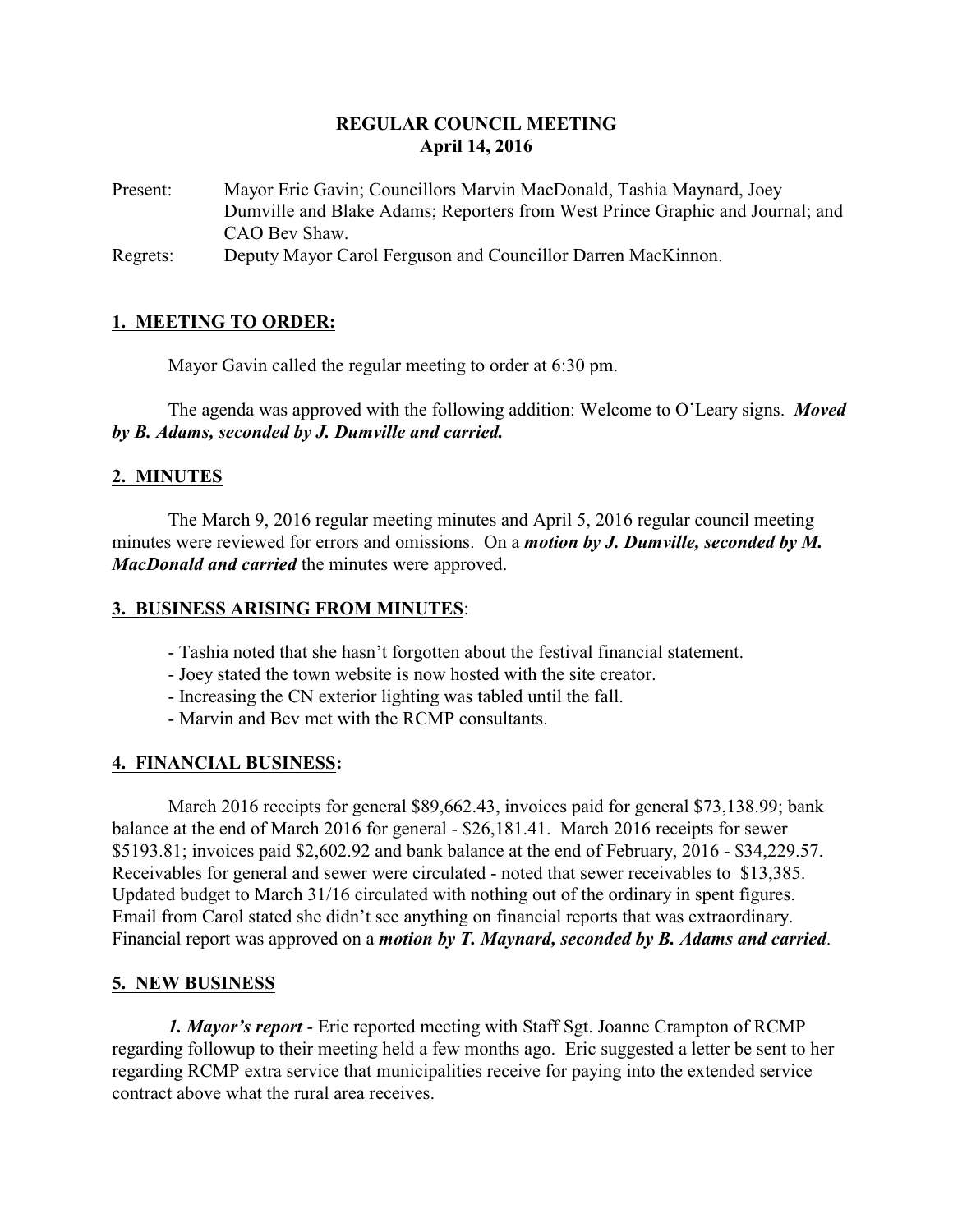2. *Administrator's report -* Bev reported working on the Pate subdivision RFP, the provincial financial requirements, sewer project proposal, ADIC sale, O'Halloran court case, sewer receivables, etc. Noted that Council agreed to not participate in the upcoming yard sale but to just sell the items on line; agreed to sponsor the festival pageant entrant again this year; and that Dale's 10 year anniversary is this year. To purchase a gift for \$150.

#### *3. Reports from Departments*

*Development* - Blake report that the RFP for Pate Subdivision engineering services has been advertised and there has been some interest from contractors looking to purchase lots. O'Leary Building Centre has been contacted to do the design and cost estimate for the strip mall and as well several inquiries have been received regarding rental space. Conversations have been ongoing regarding the community care facility. Interest has been expressed regarding purchase of the Freeman Ellis property.

*Properties -* Joey intends to meet with Bev next week to work out some details on the website. The CN lighting was discussed earlier with decision to reconsider in the fall. Tenders/quotes to be obtained for painting the CN and complex trim plus complex flooring.

*Fire Department* - Fire Chief's report for March circulated. Marvin noted the department responded to 4 calls with no injuries or property loss. New equipment purchases are being researched and final upgrades to rescue trailer worked on.

*Police -* RCMP March report circulated to Council. Marvin noted the RCMP responded to 14 calls in O'Leary and spent 151 hours on O'Leary business. It was noted that foot patrols were conducted in O'Leary and Council wondered what time of day these took place.

*Streets & Sidewalks -* Tashia reported 3 areas of sidewalk that needed repair or replacement this year. To check for others.

*Sanitation* - Eric mentioned a few manholes that will need repair plus the lagoon fence. Council agreed that Tommy be hired to help Dale with this fencing plus to help with construction of small building at the Ellsworth ballfield and possibly one at Ellis Field.

*Recreation -* Jeff's report circulated to Council with updates on yoga, Nationals, Eastern Canadians and other events happening soon. Buildings for ballfields were discussed. Small press box at Ellsworth Field to be constructed and estimates to be obtained for vendor stalls at Ellis Field. To check on tent rentals and purchase.

*4. Dog Bylaw -* Tabled until next meeting.

(Blake excused himself from the meeting due to conflict regarding the next two issues.)

5. *Laptop quotes - Moved by T. Maynard, seconded by J. Dumville and carried* that quote from SOS Computer Solutions for \$1707 be accepted for supply and set up of laptop for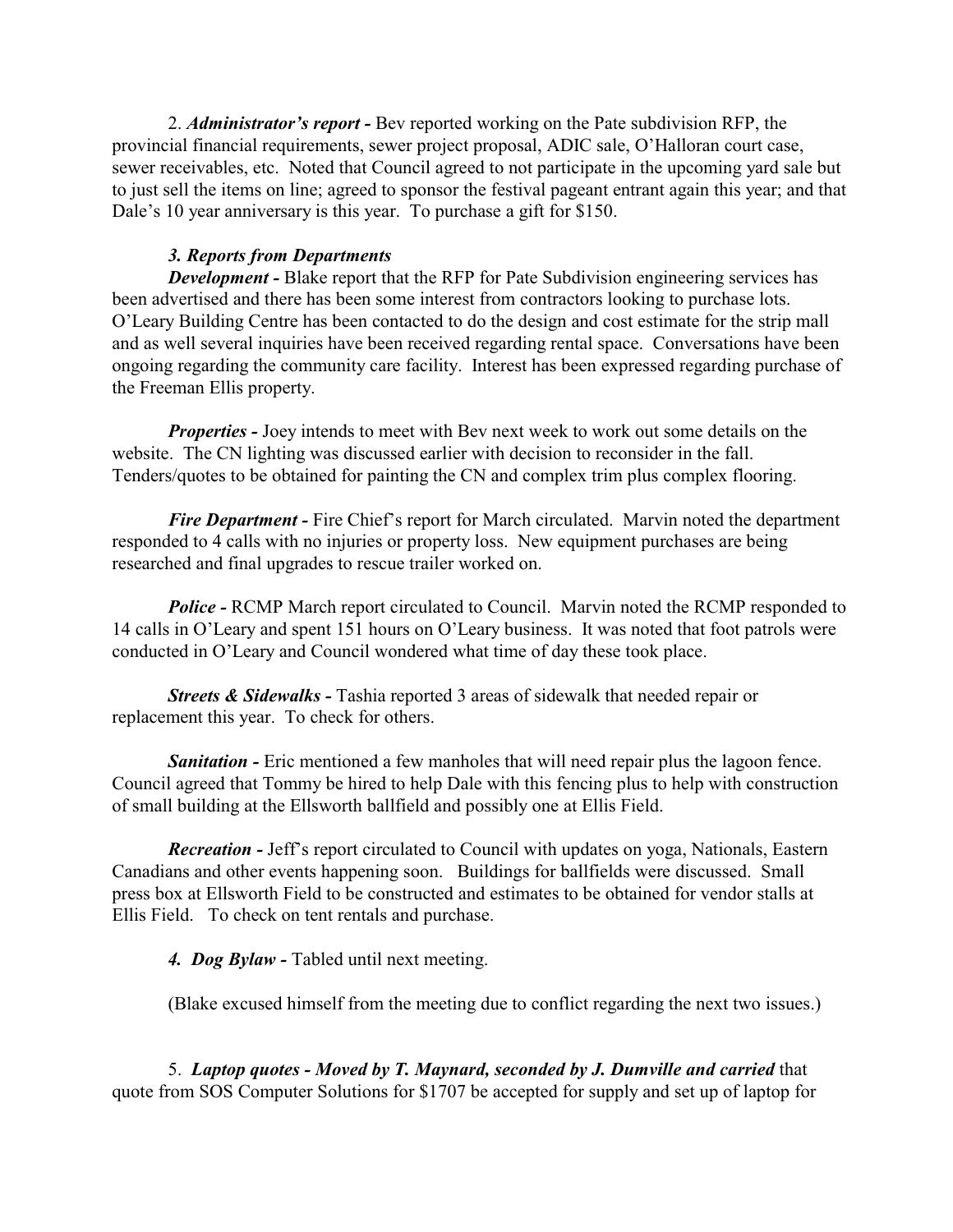Faye to use.

*6. Moved by M. MacDonald, seconded by T. Maynard and carried* that \$200 be donated to Cat Action Team of PEI.

(Blake returned.)

*7. Moved by T. Maynard, seconded by M. MacDonald and carried* that the Town engage engineering firm, WSP Group, to prepare descriptions and estimates for sewer utility work in preparation of infrastructure funding applications as follows: 1. To install alarm security on Gaspe Road lift station; 2. To replace or repair a section of main line located to the north of Rhonda Harper property, due to large tree roots that won't allow proper cleaning and video inspection; 3. To determine action required to fix the issue with lagoon re high sample readings that do not meet federal environment standards including recommendation and estimate on ultraviolet system and/or wetland expansion; and 4. To repair, replace or decommission manholes in lagoon area as required.

*8. Gardening/flower beds - Moved by B. Adams, seconded by T. Maynard and carried* that same action and amount be taken for gardening and flower beds this year with the exception that the Friendship Garden be last priority (some trees may be removed).

*9. Request from Canadian Potato Museum -* Museum board asked if a museum directional sign could be attached to the Town's large sign on Route 2 near Cavendish Potato plant. Council requested a design to review before approval is granted.

*10. Request from Red Dirt Sisters -* This group is planning several bike rides this summer and wish to raise funds for Kids West. *Moved by B. Adams, seconded by M. MacDonald and carried* that \$100 be donated.

11. FPEIM AGM - Registration deadline is April 15<sup>th</sup>. Marvin to attend and provide a door prize as requested.

#### *12. Other business & correspondence:*

- *Moved by M. MacDonald, seconded by J. Dumville and carried* that Council sponsor a hole in the Fifth Annual Three Arena Fundraising Golf Tournament for \$250.

- Letter from Hon. Robert Mitchell regarding a new Provincial Land Use Policy to be proposed for adoption this year.

- Community Inclusions requested that their new facility be considered for tax concession due to the renovations. Bev to check on value and determine if it is eligible.

- Donation request from Madison MacKinnon, Provincial Under 15 Female Basketball Team member, who will be representing our Province in Winnipeg in the 2017 Canada Games. *Moved by B. Adams, seconded by J. Dumville and carried that \$100 be donated to Madison.* 

- *Welcome sign at entrances to Town -* Council agreed that new signs to be located in the same site as current ones.

*- Ballfield buildings -* further information obtained as Jeff was texted during the meeting.